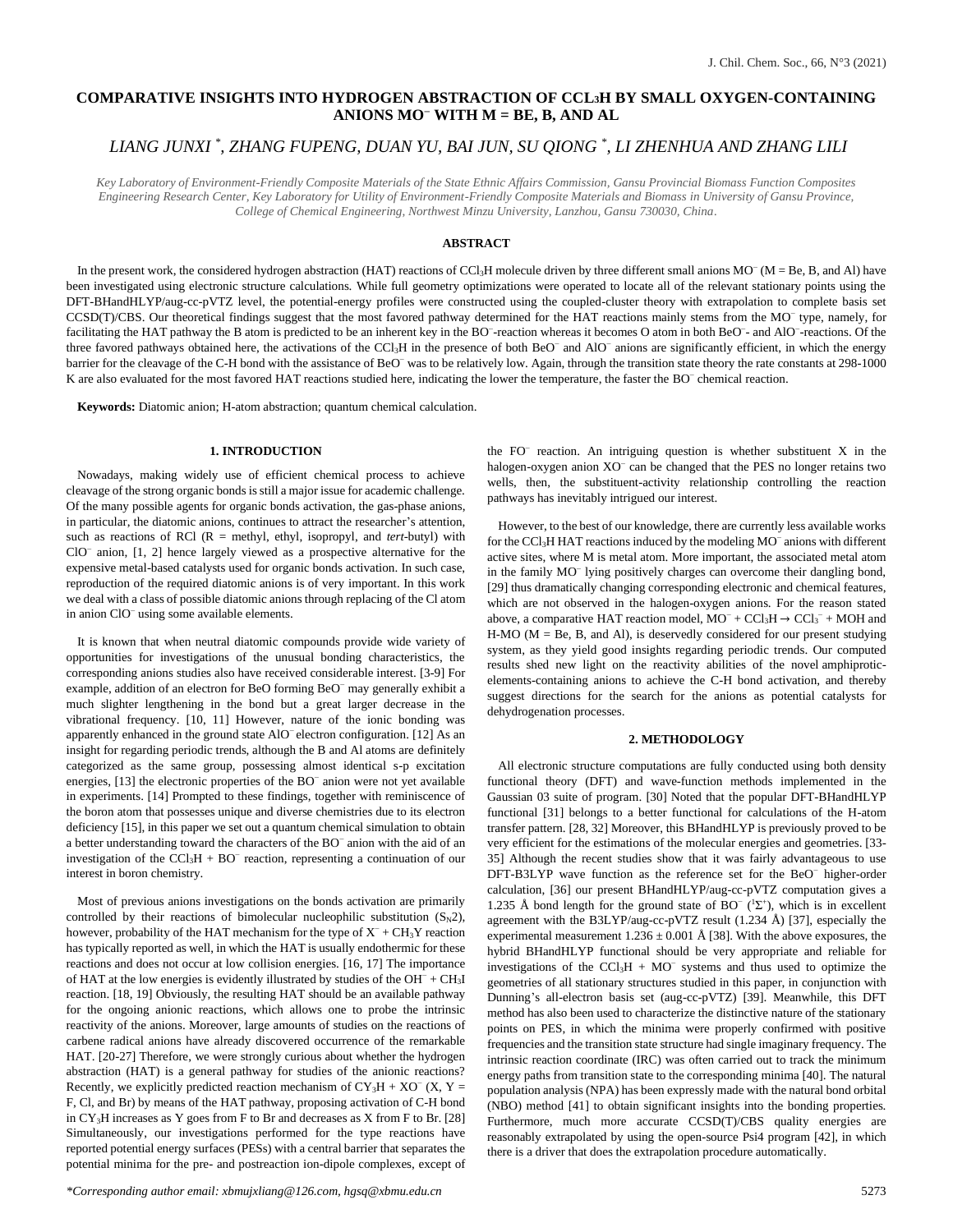Rate coefficients over the temperature range 298-1000 K were typically calculated for the favorable pathways found in the title reactions using the conventional transition-state theory: [43, 44].

$$
k(T) = \kappa(T)k^{TST}(T) = \kappa(T)\frac{k_B T}{h}e^{\frac{-AC^*}{RT}}
$$
\n(2)

where  $k_B$  and  $h$  are the Boltzmann and Planck constants respectively; the transmission coefficient  $\kappa(T)$  was effectively evaluated through the Wigner method [45].  $\kappa^W(T)$  is given by:

$$
\kappa^{W}(T) = 1 + \frac{1}{24} \left[ \frac{h \text{Im}(v^{*})}{k_{B}T} \right]^{2}
$$
 (3)

where  $v^{\neq}$  is the TS imaginary frequency.

## **3. RESULTS AND DISCUSSION**

With regard to the title reactions presented here, Fig. 1 illustrates clearly the BHandHLYP optimized geometrical shapes marked with some key parameters, in which precursor complex, transition state, product complex, and final product are artificially denoted by the labels IM1-Y, TS1-Y, IM2-Y, and P-Y, respectively, where Y stands for either OM or MO, indicating the C-H bond activation of CCl<sub>3</sub>H by the MO<sup>−</sup> anions can be directly induced by its O or M site. Moreover, the predicted PESs together with relevant geometries were vividly described in Fig. 2 on the basis of the CCSD(T)/CBS relative energies. Estimation of the exothermic and endothermic reactions was understandably characterized by employing enthalpies (Δ*H*) of formation of the products relative to the corresponding reactants. All mentioned energy values respectively summarized in TABLE S1 (Supporting Information). The previous observation shows that electron transfer from K atom to CCl<sub>3</sub>H molecule produces mainly the Cl<sup>−</sup>ion, [46] indicating that the σ<sup>\*</sup>(C-H) antibonding orbital is not activated. However, in this paper following the acceptor ability of the  $\sigma^*(C-H)$  and σ\*(C-Cl) orbitals (cf. Table 1), in the IM1-Y complexes the NBO second-order perturbation energy,  $E^{(2)}$ , for LP(O/M) $\rightarrow$ σ<sup>\*</sup>(C-H) is quite sensitive, proposing the greater  $E^{(2)}$  values with respect to  $LP(O/M) \rightarrow \sigma^*(C-CI)$  case, to thus yield the severe H-activation in the CCl<sub>3</sub>H molecule. In this regard, pathway of the H-atom abstraction from CCl3H is more favorable than that of the C-Cl bond breaking and consequently the most stable complex prefers a HAT result over the C-Cl cleavage. Additionally, highest occupied molecular orbital (HOMO) and lowest unoccupied molecular orbital (LUMO) energies of the predicted precursor complexes (IM1-Y) were successively checked as shown visibly in Fig. 3, as well as corresponding pictures. We can see that formation of the IM1-OAl complex is preferred in thermodynamics by 3.68 ev *E*gap (*E*LUMO-*E*HOMO). Indeed, as clearly shown in Fig. 2, formation of the IM1-OBe should be very predominant owing to the largest complexation energies (Δ*E*comp) among all IM1-Y complexes, in which Δ*E*comp is defined by the relative energy of the "precursor" complex in regard to the total energy of isolated ones. *Why*. The more relevant information will be elucidated in detail in the following sections. Here, to make the discussions more clearly, in this paper the studied  $CCl<sub>3</sub>H + MO<sup>-</sup>$  reactions were designedly divided into the three: (1) Reaction of  $CCl<sub>3</sub>H + BeO^-$ ; (2) Reaction of  $CCl<sub>3</sub>H + BO^-$ ; (3) Reaction of  $CCl<sub>3</sub>H + AIO^-$ .



Figure 1. Optimized geometries for the HAT reactions of CCl<sub>3</sub>H + MO<sup>-</sup>(M = Be, B, and Al) at the BHandHLYP/aug-cc-pVTZ level of theory, with bond distances Å and angles in degree. (The symbol "—" denotes nonexistent).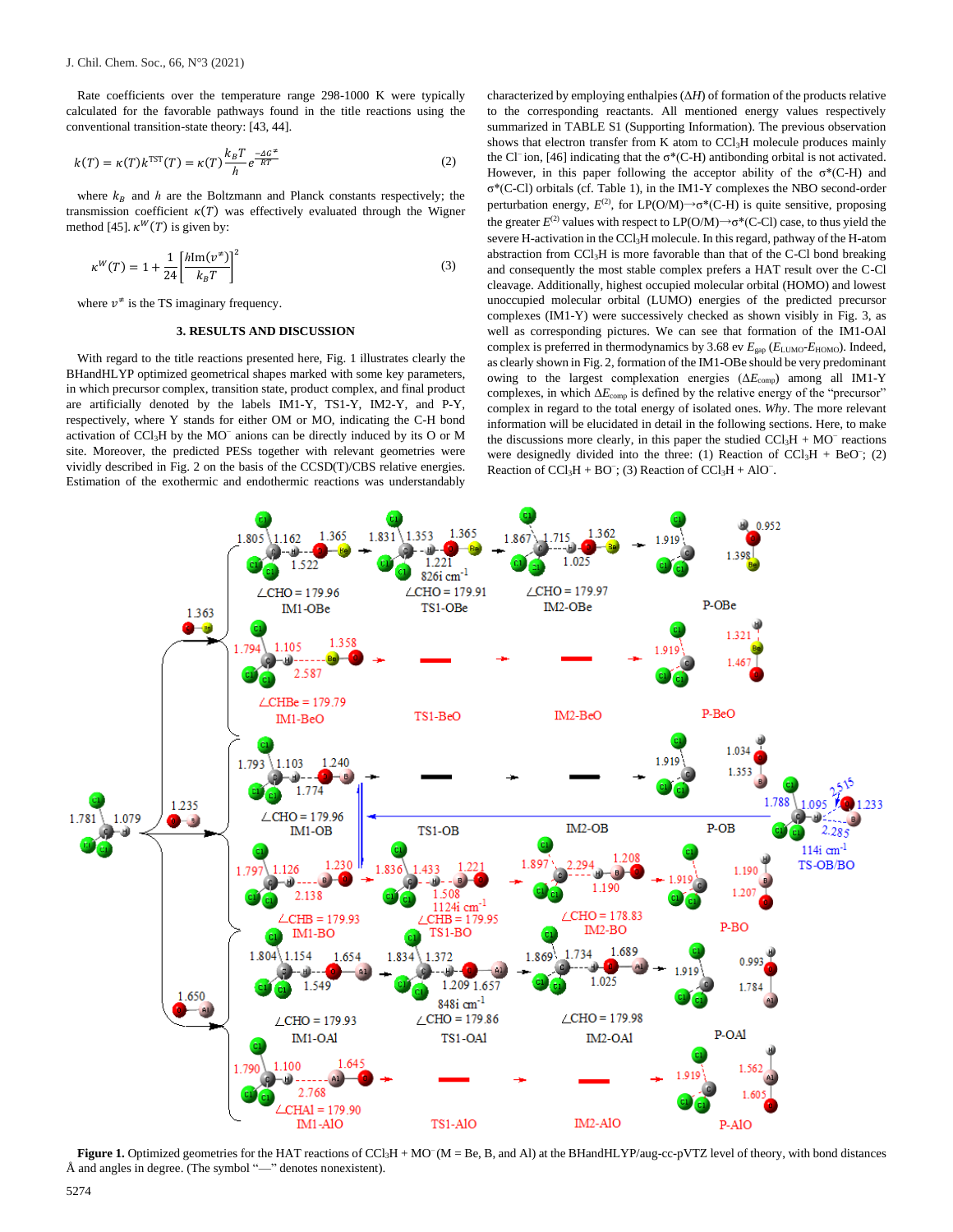

**Figure 2.** Energy profiles of the MO<sup>–</sup> reactions (M = Be, B, and Al). Relative energies are taken from the CCSD(T)/CBS energies summarized in TABLE S1 (Supporting Information).



**Figure. 3.** Frontier molecular orbitals of the IM1-MO and IM1-OM complexes, where M = Be, B, and Al.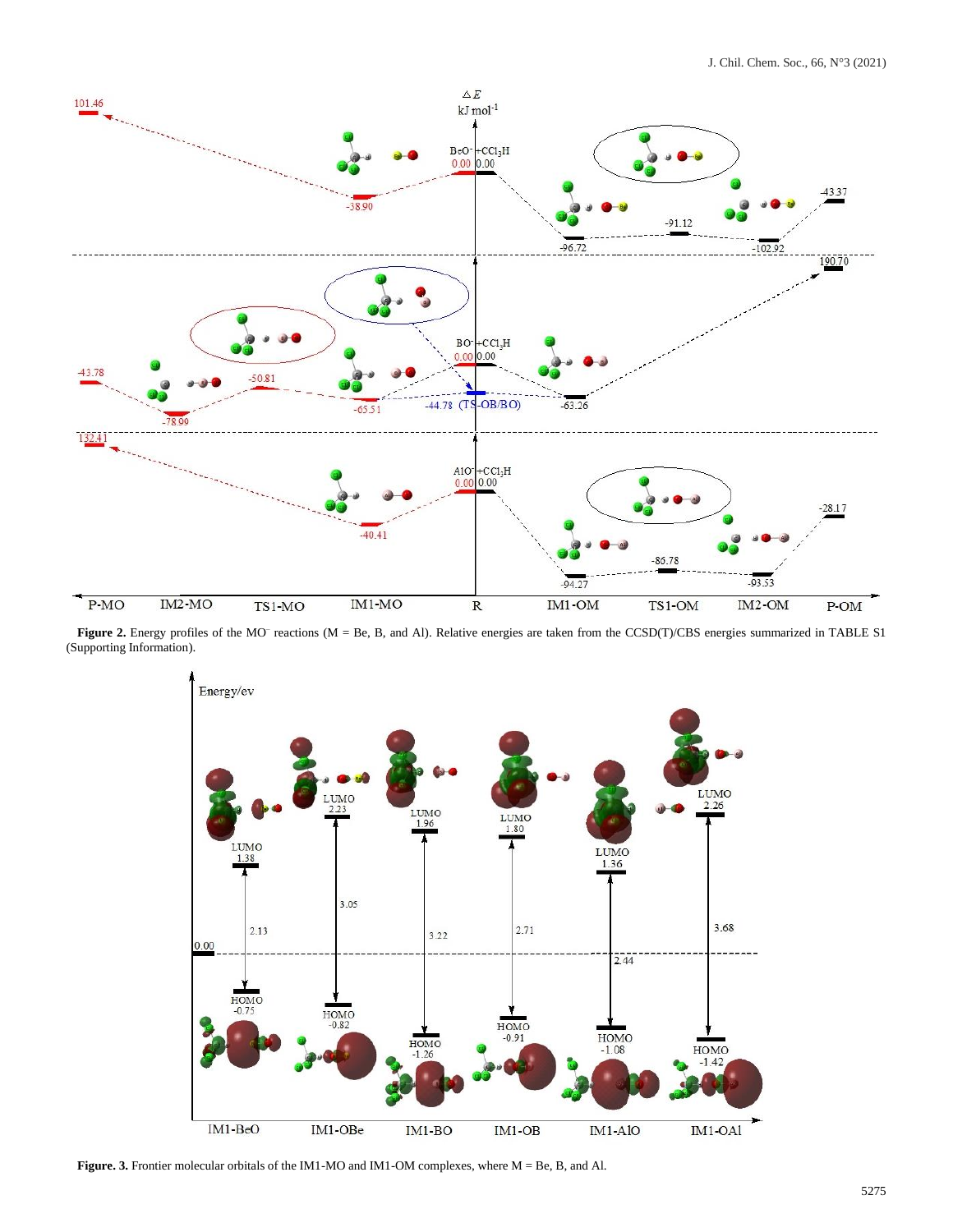#### **3.1. Reaction of CCl3H + BeO<sup>−</sup>**

#### **3.1.1 Precursor complex**

It should be noted that the initial possible C-H bond activation of CCl3H molecule mediated by the BeO<sup>−</sup> anion experiences firstly two alternative precursor complexes, CCl<sub>3</sub>H<sup>...</sup>OBe<sup>−</sup> (IM1-OBe) and CCl<sub>3</sub>H<sup>-..</sup>BeO<sup>−</sup> (IM1-BeO), along the reactants' collision, as outlined distinctly in Fig. 1 together with Fig. 2. The most noteworthy feature depicted here is that the two loose ion-molecular species on PES are lying lower in energy than the separated reactants, in which the formation of the IM1-OBe is more favorable in thermodynamics thanks to its larger Δ*E*comp when comparing the IM1-BeO case, such as -96.72 *vs* -38.90 kJ mol-1 . Besides, as demonstrated clearly in Fig. 3, the generating intermediate IM1-OBe is calculated to be  $\sim 0.92$  ev larger in  $E_{\text{gap}}$  than that of the IM1-BeO, implying more stabilization for the IM1-OBe, consisting with  $\sim$ 90.00 kJ mol<sup>-1</sup> contribution of the interaction LP(O) $\rightarrow$ σ\*(C-H) exists in the IM1-OBe structure from our NBO analysis (see Table 1). Here, we failed to locate the interaction of  $LP(Be) \rightarrow \sigma^*(C-H)$  in the IM1-BeO case, despite our extensive attempt. Thus, we will mainly discuss the characters of complex IM1-OBe and its corresponding reaction, as will be shown below.

**Table 1.** NBO analysis obtained at the BHandHLYP/aug-cc-pVTZ level for the precursor complexes of the reactions of  $CCl<sub>3</sub>H + MO<sup>-</sup> (M = Be, B, and Al)$ .

| <b>Species</b> | <b>Donor</b> | Acceptor         | $E^{(2)}$ (kJ mol <sup>-1</sup> ) | $\Delta E$ (a.u.) | Fij $(a.u.)$ |
|----------------|--------------|------------------|-----------------------------------|-------------------|--------------|
| IM1-OBe        | LP(O)        | $\sigma^*(C-H)$  | 90.00                             | 0.94              | 0.179        |
|                | LP(O)        | $\sigma^*(C-Cl)$ | 0.79                              | 0.60              | 0.014        |
| IM1-BeO        | LP(Be)       | $\sigma^*(C-H)$  |                                   |                   |              |
|                | LP(Be)       | $\sigma^*(C-CI)$ |                                   |                   |              |
| $IM1-OB$       | LP(O)        | $\sigma^*(C-H)$  | 61.42                             | 0.97              | 0.107        |
|                | LP(O)        | $\sigma^*(C-CI)$ | 0.79                              | 0.61              | 0.010        |
| $IM1-BO$       | LP(B)        | $\sigma^*(C-H)$  | 243.97                            | 0.47              | 0.153        |
|                | LP(B)        | $\sigma^*(C-CI)$ | 2.34                              | 0.14              | 0.009        |
| $IM1-OAl$      | LP(O)        | $\sigma^*(C-H)$  | 119.54                            | 1.14              | 0.162        |
|                | LP(O)        | $\sigma^*(C-CI)$ | 1.13                              | 0.80              | 0.013        |
| $IM1-AIO$      | LP(A)        | $\sigma^*(C-H)$  | 87.32                             | 0.53              | 0.094        |
|                | LP(Al)       | $\sigma^*(C-CI)$ | 1.09                              | 0.23              | 0.007        |

 $E^{(2)}$  is the perturbative analysis hyperconjugative energy,  $\Delta E$  is the energy difference between the r and r\* NBOs, and F*ij* is the Fock matrix element between the NBOs *i* and *j*. The symbol "—" denotes nonexistent.

#### *Complex* **IM1-OBe**

Let us first review the electronic structure of BeO<sup>−</sup> anion. As the point of interest for BeO − , the corresponding additional electron resides in an antibonding orbital that is primarily a mixture of Be  $2s/p_z$  and O  $2s/p_z$  hybrid atomic orbitals, giving rise to a  $X^2\Sigma^+$  ground state. [47] And then, compared to the quartet counterpart the doublet open-shell structure of BeO<sup>-</sup> was found to be much more favored and thus used for their CCSD(T) and DFT computations in this paper. When the BeO<sup>−</sup> anion collinearly approaching H-CCl<sub>3</sub>, there is very strong interaction between O (BeO<sup>−</sup> ) and H (CCl3H), completely favoring the molecular complex IM1-OBe formation, by considering the net charges population on Be and O atoms of the BeO<sup>−</sup> . As given clearly in Fig. 4(a), the Be atom has an impressive positive NBO charge, whereas the net charge of the corresponding O atom is negative. Obviously, the O atom being high electronegativity tends to attract the positively charged H atom from the  $CCl<sub>3</sub>H$  substrate. Such gives rise to charges transfer operating from BeO<sup>−</sup> to CCl<sub>3</sub>H, thus resulting in the CCl<sub>3</sub>H activation. As shown in Fig. 1, in the IM1-OBe the distance of C-Cl bond is elongated by 0.024 Å at the same time, the C-H bond is remarkably elongated by  $0.083$  Å, with respect to the isolated CCl<sub>3</sub>H reactant. The PES profile associated with IM1-OBe formation found for the interaction energy between BeO<sup>−</sup> and  $CCl<sub>3</sub>H$  is -96.72 kJ mol<sup>-1</sup>, namely, the step starting from the associated reactants (BeO<sup>−</sup> + CCl3H) can be very accessible without the need of extra energy. Indeed, as can be seen in discussion of **3.1.2 Section** in this paper, the forming intermediate IM1-OBe located below the zero energy reference strongly facilitates the occurrence of the subsequent steps.



Fig. 4. NBO charges population on the anions MO<sup>-</sup>. (a) O-Be; (b) O-B; (c) O-Al.

## **3.1.2 Mechanism**

Fig. 2 vividly plots PES profiles illustrating the pathways of H-atom transfer from CCl<sub>3</sub>H to BeO<sup>-</sup>. Very clearly, there are two different HAT pathways found for the reaction of  $CCl<sub>3</sub>H + BeO<sup>-</sup>$ . The first pathway, with very striking double-well-potential character, initiated by the O atom of BeO<sup>−</sup> via TS1-OBe drastically undergoes dissociation of the C-H bond in CCl3H and following formation of the BeOH product, with a very tiny barrier of 5.6 kJ mol<sup>-1</sup>. Here, the energy barrier is defined in this paper by energy of the least-stable transition state on PES in regard to that of the corresponding precursor complex.

Moreover, the calculated energy profiles (Fig. 2) visibly display the energy difference between IM1-OBe and IM2-OBe is very closer each other, only  $\sim$  6.2 kJ mol<sup>-1</sup>, however, the possible formed P-OBe product, with respect to complex IM2-OBe, is deliberately characterized by activation energy of 59.55 kJ mol-1 . Seemingly, the isomerization between IM1-OBe and IM2-OBe configurations takes place instead of yielding available BeOH product. This is very similar to results of the anionic  $S_N2$  reactions that illustrate the important role of resonances. [48-53]

In fact, the P-OBe is located by 43.37 kJ mol<sup>-1</sup> below the zero-energy reference, in such a way the product BeOH appears that can be spontaneously obtained without additional energy requirement. Alternatively, another pathway related to H-atom abstraction from the CCl<sub>3</sub>H molecule, going forward by Be atom of the BeO<sup>-</sup>, may be predicted as shown in Fig. 1 clearly. The corresponding reactionenergy profile (Fig. 2) markedly indicates a single-well-potential curve path, in which the most remarkable feature is absence of the corresponding transition state. Meanwhile, a considerable endothermicity of 91.43 kJ mol<sup>-1</sup> computed for forming of the P-BeO product. Thereby, formation of the H-BeO molecule happens in a difficult way, even though IM1-BeO is still located below the zero-energy level. Overall, of the two HAT pathways studied, the studied HTA reaction opened by O atom of BeO<sup>−</sup> is the most favorable; that is to say, the product H-BeO is less detected in experiment.

#### **3.2. Reaction of CCl3H + BO<sup>−</sup>**

## **3.2.1 Precursor complex**

Upon replacement of Be in the BeO<sup>−</sup> anion by B atom, the generated BO<sup>-</sup> ion is a close-shell molecule with valence electronic configuration of  $(1σ)^2(2σ)^2(1π)^4(3σ)^2$ , where a single electron occupies a σ-type molecular orbital which is mainly of B 2s character. Thus, the  ${}^{1}\Sigma^{+}$  singlet state is normally considered as its ground structure. Our results point out that, as demonstrated distinctly in Fig. 2, two more favored intermediates IM1-OB and IM1-BO from the initial separated reactants (BO<sup>−</sup> + CCl3H) are spontaneously obtained without additional activation energy. Because there are substantial Δ*E*comp found for formation of the two precursor complexes, 63.26 (IM1-OB) and 65.51 (IM1-BO) kJ mol<sup>-1</sup>, which is large enough to compensate in keeping a favorable profile, discussions of the initial reactive species might be very interesting and important to provide a wealth of insights into characters of the BO<sup>-</sup>-reaction.

As a comparison of stabilization difference between the two containing-boron complexes we can clearly see that (Fig. 3) a smaller *E*gap resides preferably in the IM1-OB (2.71 ev) relative to the IM1-BO (3.22 ev), namely, the IM1-BO is more stable than the IM1-OB, which is in good agreement with our Δ*E*comp calculations. Otherwise, it should be noted that (Table 1) the contribution of the donor of the nonbonding electrons to the  $\sigma^*(C-H)$  antibonding orbital in the IM1-BO structure  $(LP(B) \rightarrow \sigma^*(C-H))$  is fairly remarkable, suggesting by ~182.55 kJ mol<sup>-1</sup> larger than the IM1-OB case (LP(O) $\rightarrow \sigma^*(C-H)$ ), which may make HAT more easily in IM1-BO and so to support more favorable H-abstraction pathway. This result is in complete agreement with that in the  $BO + H<sub>2</sub>$  reaction [54], in which the most favorable mechanism is described using the abstraction of H by the B atom. In the following sections, we will discuss in detail the above-mentioned predictions.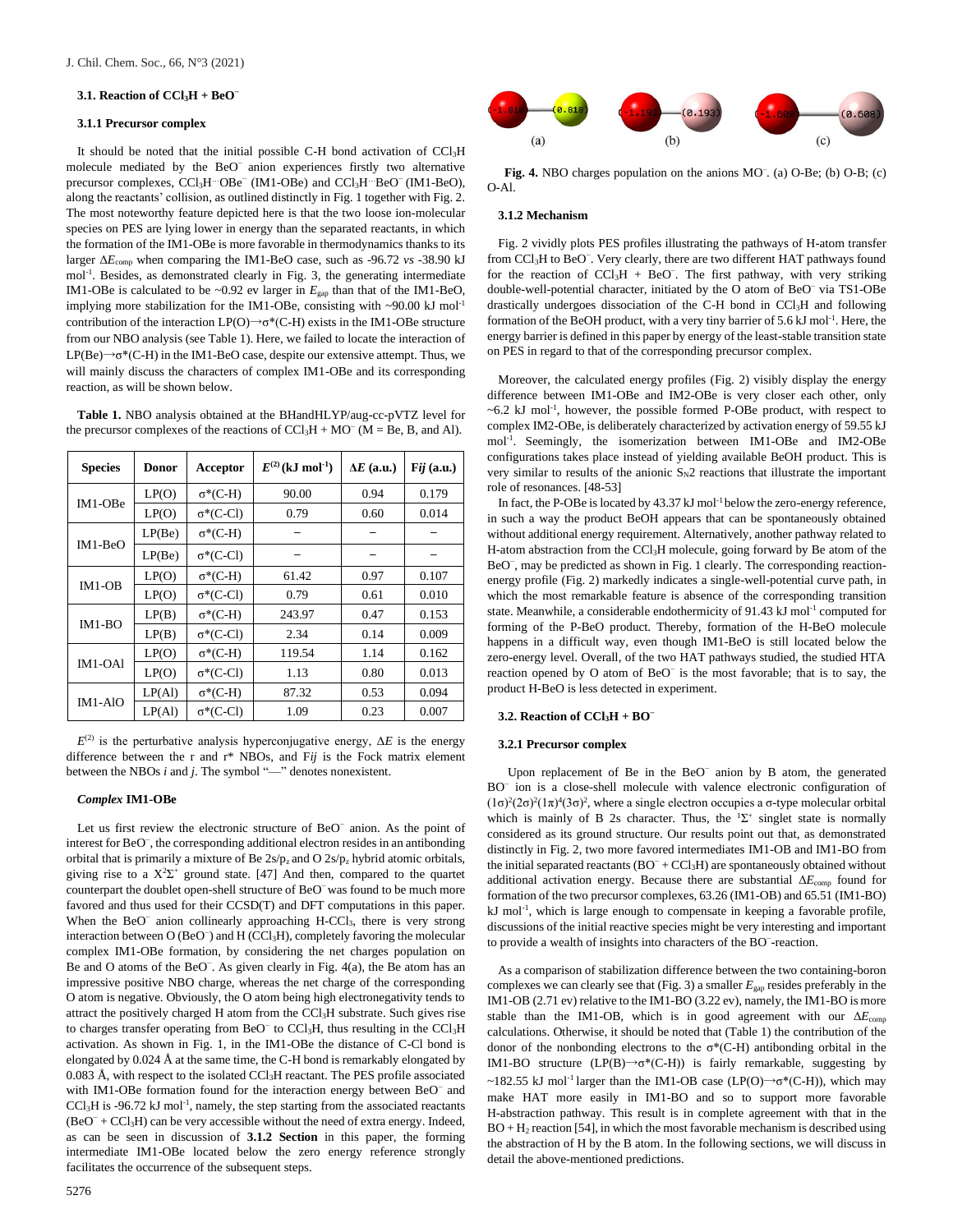## *Complex* **IM1-OB**

An ion-molecular complex IM1-OB can be firstly obtained through activation of CCl3H by the O atom of BO<sup>−</sup> and the corresponding geometrical shape is visibly illustrated in Fig. 1. Unlike formation of IM1-OBe found in the reaction of BeO<sup>−</sup> , as shown in Fig. 1, the C-Cl and C-H bonds (Å) described in the IM1-OB are slightly elongated by 0.012 and 0.024, respectively, in regard to the isolated CCl<sub>3</sub>H molecule. Actually, although the NBO population analysis illustrates distinctly the presence of the notable negative charges (-1.193 e) on the O atom of BO<sup>−</sup> (see Fig. 4(b)), known as the B atom having deficient electrons, the HOMO (3 $\sigma$ ) of BO<sup>−</sup> is basically a B 2s lone pair with slight BO antibonding character, [37] whose weak antibonding character is expected to partially cancel the bonding character. Such action does not facilitate the reaction of CCl3H + BO<sup>−</sup> to proceed continually its following process, even though the precursor complex IM1-OB having considerable ΔE<sub>comp</sub> of 63.26 kJ mol<sup>-1</sup>.

## *Complex* **IM1-BO**

As just predicted above, captivity of the B atom in BO<sup>−</sup> for the CCl<sub>3</sub>H activation is much stronger than that of the corresponding O atom, thus the possible IM1-BO complex for the reaction of BO<sup>−</sup> with CCl3H that is identified rationally. As shown clearly in Fig. 1, formation of the IM1-BO complex entirely stems from a near-linear approach of B atom (in BO<sup>-</sup>) to the H atom of the CCl<sub>3</sub>H substrate. However, the computed distance between B and H atoms in the IM1- BO is approximately 0.364 Å longer than that between O and H atoms in the IM1-OB.

Indeed, as can be observed from Fig. 2, the IM1-BO is only  $\sim$ 2.25 kJ mol<sup>-1</sup> more stable than the IM1-OB, namely, they are quite close in Δ*E*comp, which assume existence of a rather free isomerization process from IM1-OB to IM1-BO and the detailed discussions are well-rounded described in **Section 3.2.2**. Again, the C-H bond activation of the CCl<sub>3</sub>H by B atom of the BO<sup>−</sup> is found to be very predominant, as displayed in Fig. 1 clearly, C-H bond in IM1-BO is acutely elongated by 0.047 Å compared to the isolated CCl<sub>3</sub>H case. Obviously, the complex IM1-BO plays a role as a key precursor complex for HAT from CCl<sub>3</sub>H to BO<sup>−</sup>, which favors the subsequent step to happen.

#### **3.2.2 Mechanism**

Schematic PES profile associated with possible HAT pathways for the reaction of CCl3H + BO<sup>−</sup> is very clearly displayed in Fig. 2. As expected, there are two types of pathways found for the considered reactions, i.e., CCl<sub>3</sub>H→OB<sup>-</sup> and CCl3H→BO<sup>−</sup> . Of the two cases for the C-H bond scission of CCl3H molecule, the former pathway is graphically characterized by a single-well reaction-energy profile, whereas the latter becomes the double-well-potential pathway. Again, formation of the product P-OB derived from the former pathway is approved to be less preferred in energies, being an enormous endothermicity of 181.57 kJ mol-1 , whereas in the latter the corresponding product P-BO can readily be created with an energy release of 48.44 kJ mol<sup>-1</sup>.

Those are in good accordance with some predicted studies that the energy difference between the two isomers, H-BO (in P-BO) and BOH (in P-OB), is in a range of  $214-244$  kJ mol<sup>-1</sup>. [55-61] Although the former reaction can be achieved with considerable endothermic, the C-H bond activation with the help of the O atom of BO<sup>-</sup> still takes an advantage over the isolated CCl<sub>3</sub>H case, owing to favored generation of the stable precursor complex IM1-OB lying 63.26 kJ mol<sup>-1</sup> below the zero-energy level. In most case, a rather free isomerization process from IM1-OB to IM1-BO via transition state TS-OB/BO may likely occur. Such behavior can be elucidated by lower barrier heights, being around ~18.48 kJ mol<sup>-1</sup>, particularly, the TS-OB/BO is located beneath the zero-energy level as is clearly observed from Fig. 2. In other words, the HAT reaction of CCl<sub>3</sub>H with BO<sup>−</sup> happens mostly upon abstraction of the B atom of BO<sup>−</sup> forward H atom of CCl3H, leading to the obtained the H-BO product in preference over the final BOH product.

Hence, we only focus here on the pathway starting from the IM1-BO complex. As the most favored channel for reaction of  $CCl<sub>3</sub>H + BO<sub>-</sub>$ , the pathway involving TS1-BO yielding product P-BO is reliably characterized to be an exothermic process. Despite there is a high energy barrier of 14.7 kJ mol<sup>-1</sup> for the HAT reaction of  $CCl<sub>3</sub>H + BO<sup>-</sup>$ , the related TS1-BO lies now 50.81 kJ mol<sup>-1</sup> below the separated reactants. Apparently, the HAT process via TS1-BO is unquestionably spontaneous with absence of an overall energy barrier and thus turned out to be the most favored for the reaction of CCl3H with BO<sup>−</sup> .

## **3.3. Reaction of CCl3H + AlO<sup>−</sup>**

#### **3.3.1 Precursor complex**

Analogous to cases of the BeO<sup>-</sup> reaction reported in our present study (**Section 3.1**), there also are two alternative pathways found for activation of the substrate CCl<sub>3</sub>H when AlO<sup>-</sup> attacks, emerging to have two stable precursor complex, IM1-OAl and IM1-AlO, respectively. As is observably shown in Fig. 2, the two complexes are not only located beneath the zero-energy level, but also characterized by a relatively strong interaction, such as the predicted  $\Delta E_{\text{comp}}$  being -94.27 kJ mol<sup>-1</sup> for the IM1-OAl and -40.41 kJ mol<sup>-1</sup> for the I M1-AlO. The calculated  $E_{\text{gap}}$  shows (see Fig. 3) that the IM1-OAl is ~1.24 ev larger than the IM1-AlO, so favoring the IM1-OAl more stabilization. In other words, there exists a strong orbital interaction between the p orbital of O (AlO<sup>-</sup>) and the s of H (CCl<sub>3</sub>H), which is very beneficial for activation of CCl<sub>3</sub>H C-H σ bond. Hence, differing from the channel coming from IM1-AlO to form P-AlO  $(H-AIO + CCI<sub>3</sub><sup>-</sup>)$  product that is endothermic, the pathway starting from IM1-OAl to yield product P-OAl  $(AIOH + CCI<sub>3</sub><sup>-</sup>)$  is found to be exothermic, which is in good agreement with the result that the formation of the AlOH more stable than that of the H-AlO. [62] As a result, the HAT reaction of CCl<sub>3</sub>H mediated by the O atom of AlO<sup>−</sup> , similar to the initial step of the reaction of  $AIO<sub>2</sub><sup>-</sup> + H<sub>2</sub>O$ , [63] is more favored than that by the corresponding Al atom and we only report here some important properties of the IM1-OAl complex and its corresponding mechanism.

## *Complex* **IM1-OAl**

Formation of the examined complex named IM1-OAl attained AlO<sup>−</sup> with electronic  $X^1\Sigma^+$  ground state has considerably large  $\Delta E_{\text{comp}}$  of -94.27 kJ mol<sup>-1</sup> (cf. Fig. 2), thus the process is spontaneous with absence of an overall energy barrier. Specifically, character of a substantial bonds activation found for the CCl3H moiety appears. As shown clearly in Fig. 1, comparing with the isolated  $CCl<sub>3</sub>H$  molecule, the distances  $(A)$  of C-Cl and C-H bonds in the IM1-OAl are elongated by 0.023 and 0.075, respectively. Such result that may mainly originate from the striking  $LP(O) \rightarrow \sigma^*(C-H)$  hyperconjugative effect in the IM1-OAl structure, displaying  $\sim$ 119.54 kJ mol<sup>-1</sup> interaction from NBO analysis collected in Table 1. Therefore, similar to the BeO<sup>−</sup> case, the O atom of AlO<sup>−</sup> tends to priority attraction of the positively charged H atom from CCl3H molecule, as the result of the notable electronegativity difference between the Al and O atoms (see Fig. 4(c)).

## **3.3.2 Mechanism**

As demonstrated distinctly in Fig. 2, the HAT pathway coming from the complex IM1-OAl takes place via transition state TS1-OAl, briefly describing C-H bond breaking and O-H bond formation, to yield another much favored intermediate IM2-OAl. This process needs to overcome very tiny energy barrier of 7.49 kJ mol<sup>-1</sup>. If the pathway starts from IM2-OAl to IM1-OAl, an only barrier of 6.75 kJ mol<sup>-1</sup> is preferential. Meanwhile, the transition state TS1-OAl is located well below the zero-energy level and associated with overall barrier of -86.78 kJ mol<sup>-1</sup> with respect to the separated reactants.

Those strongly suggest the long-lived properties for the IM1-OAl and IM2-OAl complexes and much free isomerization between them, [64] in such a way that the formation of product P-OAl happens in a difficult way. In fact, formation of the product P-OAl  $(AIOH + CCI<sub>3</sub><sup>-</sup>)$  in this channel is energetically favored with an overall exothermic energy of 36.62 kJ mol<sup>-1</sup>, in turn, the AlOH molecule can be easily obtained without the need of extra energy.

#### **3.4. Comparisons of the most favored BeO<sup>−</sup> -, AlO<sup>−</sup> -, and BO<sup>−</sup> -reactions**

The most favored possible HAT pathways obtained for BeO<sup>-</sup>-, AlO<sup>-</sup>-, and BO<sup>-</sup>-reactions are identified as the channels emanating from complexes IM1-OBe, IM1-OAl, and IM1-BO, respectively, in which both IM1-OBe and IM1-OAl are much more stable than the IM1-BO and the H-atom abstractions via the former two cases appear to be dominant in particular. Our MO analysis (Fig. 3) shows that the BO moiety in the HOMO of IM1-BO is primarily composed of B 2s AO with slight antibonding character between the B 2s and O 2p AO's, whose the antibonding character is expected to partially weaken the bonding character. In contrast, the BeO fragment in the HOMO of IM1-OBe presents a *σ* bonding MO composed of O 2p and Be 2s AO's, which involves significant charges back-donation from O to Be and therefore it is of strong ionic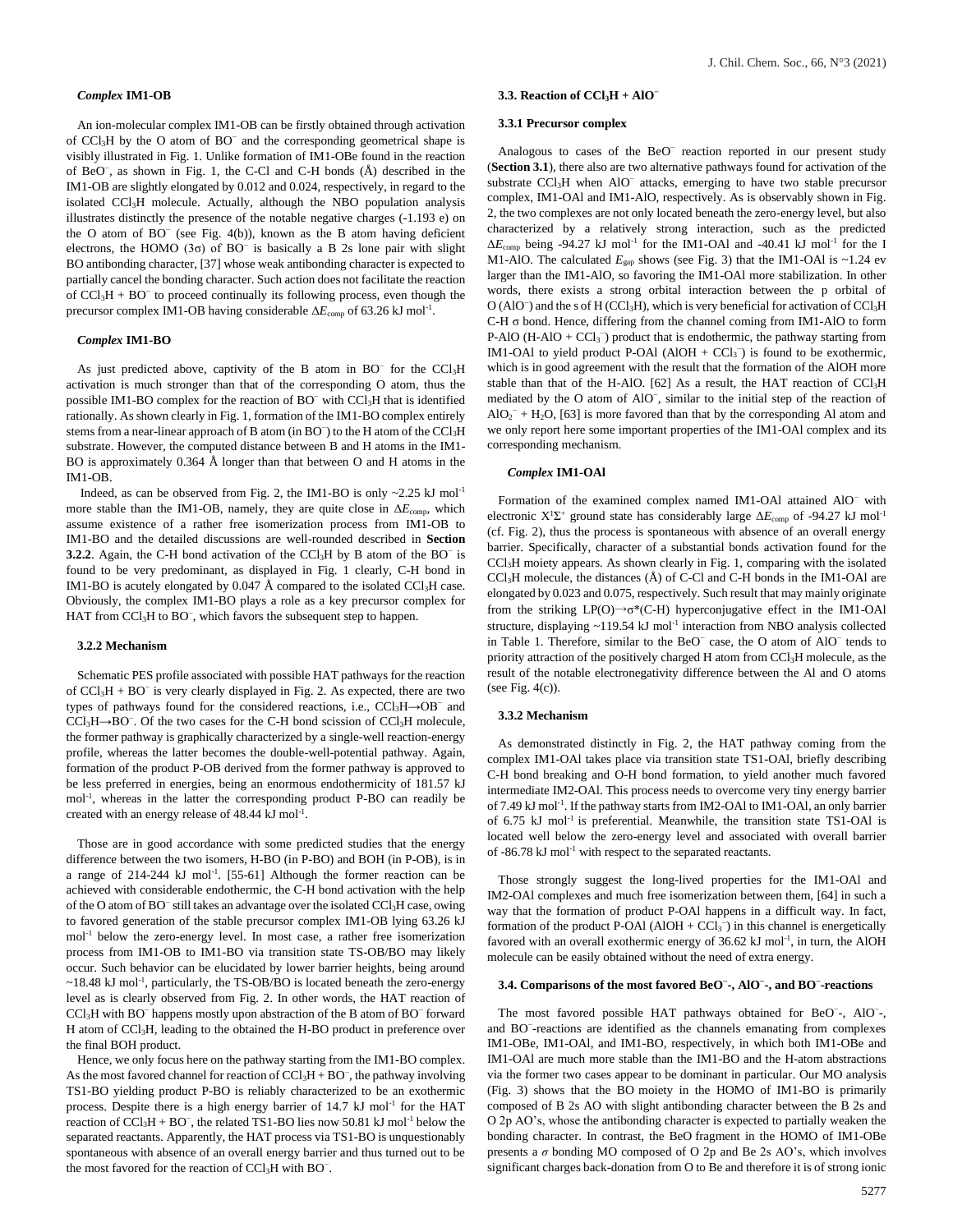character; This analogous phenomenon also found expectedly for the AlOmoiety in the HOMO of IM1-OAl. Those might further suggest that both Al-O and Be-O bonding are primarily ionic while B-O bonding is more covalent, which is in good agreement with the experimental observation [37].

Noted that in our presented MO<sup>−</sup> anions when the M is fixed as same group, along with the rising atomic number, such as from B to Al, it is found to be of different for the MO<sup>−</sup> to interplay with CCl3H to complete corresponding most favored HAT reaction. As shown remarkably in Fig. 2, the most favored HAT in the BO<sup>−</sup> -reaction is promoted by the B atom, whereas it becomes O atom in the AlO<sup>−</sup> -reaction. Again, compared to ability of the BO<sup>−</sup> toward the C-H activation, the AlO<sup>−</sup> anion induces a larger reduction in energy barrier, which amounts now to  $\sim$ 7.49 kJ mol<sup>-1</sup>. In addition, difference between the energy barriers mainly arises from that between their stability ordering. As displayed in Fig. 1, in the TS1-BO the C-H bond length elongates to about 0.06 Å compared to the TS1-OAl case and thus leads to higher barrier. Obviously, the larger the radical of M atom is, the more easily the MO<sup>−</sup> induced HAT reaction occurs, for example, the HAT with assistance of the AlO<sup>−</sup> has taken place rather more efficiently than that with the BO<sup>−</sup> (see Fig. 2). Nevertheless, although the higher energy barrier for C-H cleavage pathway is revealed in the BO<sup>-</sup>-reaction, the most remarkable feature here is the absence of the overall energy barrier for the C-H breaking. It means that this process can also be more favored and the corresponding reaction may take place quickly (see the estimations of rate constant below). On the other hand, when comparing the reactions achieved by the nearly same size MO<sup>−</sup> anions, such as the BeO<sup>−</sup> and AlO<sup>−</sup> reactions, the favored HAT found for the route is consistently induced by the O atom of MO<sup>-</sup>. Moreover, the energy barrier for the C-H dissociation in the AlO<sup>-</sup> reaction is slightly higher than that in the BeO<sup>-</sup> reaction, with a maximum difference of only ~1.89 kJ mol<sup>-1</sup>. Consequently, the H-abstraction presented here takes place last along the reaction path for TS1-OAl rather than TS1-OBe. This can be well understood by considering their individual geometric characteristics such as the calculated bond orders %(C-H) $^{\neq}$ , 25% (TS1-OBe) < 27% (TS1-OAl), according to Eqns reported by Ren [65]. In contrast, the newly formed O-H bonds in the TS are obviously lengthened relative to their final equilibrium values by ca. 28% for the BeO<sup>−</sup> abstraction and ca. 22% for the AlO<sup>−</sup> abstraction. These features indicate that the BeO<sup>−</sup>HAT reaction reaches the TS relatively early, whereas the AlO<sup> $-$ </sup> case arrives at the TS relatively late. Thus, the reaction of  $CCl<sub>3</sub>H + BeO$ may have the highest exothermicity among all presented favored reactions. In summary, the various selections of the elements M may result in MO<sup>-</sup> to possess different activated ability, namely, the nearly same size MO<sup>-</sup> can induce stronger C-H bond activation than the MO<sup>-</sup> with same group M does.

Results of the rate constants at the BHandHLYP/aug-cc-pVTZ level of theory for the most favored HAT reactions of  $CCl<sub>3</sub>H + MO<sup>-</sup> (M = Be, B, and Al)$  are systematically compiled in Table 2. For the transmission coefficient  $(k^W)$ , there exists a very striking feature, as is shown clearly in Table 2, the  $k^W$  gradually decreased with the increasing in temperature, indicating that the entropic effects became less significant for the rate constant, and thus decrease in probability of the tunneling. Also, it may be noted that contribution of the temperature for increasing rate constants of  $k(T)$  (L mol<sup>-1</sup> s<sup>-1</sup>) after  $k^W$  correction is very appreciable for both BeO<sup>−</sup> and AlO<sup>−</sup> reactions with respect to BO<sup>−</sup> reaction, showing the higher the temperature, the larger the  $k(T)$  value, the faster the reaction. In contrast, under the lower conditions, chemical rates of both BeO<sup>−</sup> and AlO<sup>−</sup> reactions are much smaller than that of the BO<sup>−</sup> reaction. In other words, reaction of BO<sup>−</sup> + CCl<sub>3</sub>H occurs strongly faster at the lower temperature. In fact, for the BO<sup>−</sup> reaction the high HAT frequency value (1124*i* cm<sup>-1</sup>) calculated from BHandHLYP level indicates the dominating contribution of the proton movement in the reaction coordinates and thus implies nonclassical effects, in particular the tunneling.

Table 2. Rate constants at the BHandHLYP/aug-cc-pVTZ level of theory for the most favored HAT reactions of CCl<sub>3</sub>H + MO<sup>−</sup> (M = Be, B, and Al) along with the tunneling transmission coefficients as a function of temperature.

| <b>System</b>   | T/K  | $\overline{\Delta G}$   | $k^{\text{TST}}$                  | $k^{\mathrm{w}}$ | k(T)                                  |
|-----------------|------|-------------------------|-----------------------------------|------------------|---------------------------------------|
|                 |      | $(kJ \text{ mol}^{-1})$ | $(L \overline{ mol^{-1} s^{-1}})$ |                  | $(L \text{ mol}^{-1} \text{ s}^{-1})$ |
| $CCl3H + BeO-$  | 298  | $-78.75$                | $2.14 \times 10^{13}$             | 8.37             | $1.79\times10^{14}$                   |
|                 | 400  |                         | $2.63\times10^{13}$               | 5.09             | $1.34\times10^{14}$                   |
|                 | 500  |                         | $3.06\times10^{13}$               | 3.62             | $1.11\times10^{14}$                   |
|                 | 600  |                         | $3.44 \times 10^{13}$             | 2.82             | $9.70\times10^{13}$                   |
|                 | 700  |                         | $3.79 \times 10^{13}$             | 2.34             | $8.87\times10^{13}$                   |
|                 | 800  |                         | $4.11 \times 10^{13}$             | 2.02             | $8.30\times10^{13}$                   |
|                 | 900  |                         | $4.41\times10^{13}$               | 1.81             | $7.98 \times 10^{13}$                 |
|                 | 1000 |                         | $4.68{\times}10^{13}$             | 1.65             | $7.72\times10^{13}$                   |
| $CCl_3H + BO^-$ | 298  | $-27.10$                | $1.48\times10^{13}$               | 14.65            | $2.17\times10^{14}$                   |
|                 | 400  |                         | $1.74\times10^{13}$               | 8.58             | $1.49\times10^{14}$                   |
|                 | 500  |                         | $1.95 \times 10^{13}$             | 5.85             | $1.14\times10^{14}$                   |
|                 | 600  |                         | $2.11 \times 10^{13}$             | 4.37             | $9.22\times10^{13}$                   |
|                 | 700  |                         | $2.24 \times 10^{13}$             | 3.47             | $7.77\times10^{13}$                   |
|                 | 800  |                         | $2.34\times10^{13}$               | 2.89             | $6.76 \times 10^{13}$                 |
|                 | 900  |                         | $2.41\times10^{13}$               | 2.50             | $6.03\times10^{13}$                   |
|                 | 1000 |                         | $2.46\times10^{13}$               | 2.21             | $5.44\times10^{13}$                   |
| $CCl3H + AIO-$  | 298  | $-71.13$                | $2.04 \times 10^{13}$             | 8.77             | $1.79\times10^{14}$                   |
|                 | 400  |                         | $2.55\times10^{13}$               | 5.31             | $1.35\times10^{14}$                   |
|                 | 500  |                         | $2.95 \times 10^{13}$             | 3.76             | $1.11\times10^{14}$                   |
|                 | 600  |                         | $3.32 \times 10^{13}$             | 2.92             | $9.69\times10^{13}$                   |
|                 | 700  |                         | $3.64 \times 10^{13}$             | 2.41             | $8.77\times10^{13}$                   |
|                 | 800  |                         | $3.94 \times 10^{13}$             | 2.08             | $8.20\times10^{13}$                   |
|                 | 900  |                         | $4.22 \times 10^{13}$             | 1.85             | $7.81\times10^{13}$                   |
|                 | 1000 |                         | $4.46 \times 10^{13}$             | 1.69             | $7.54\times10^{13}$                   |

 $\overrightarrow{AB}$  : TS free energy relative to its corresponding reactants, *k*<sup>TST</sup>: TST rate constant, and *k*<sup>w</sup>: Wigner transmission coefficient.